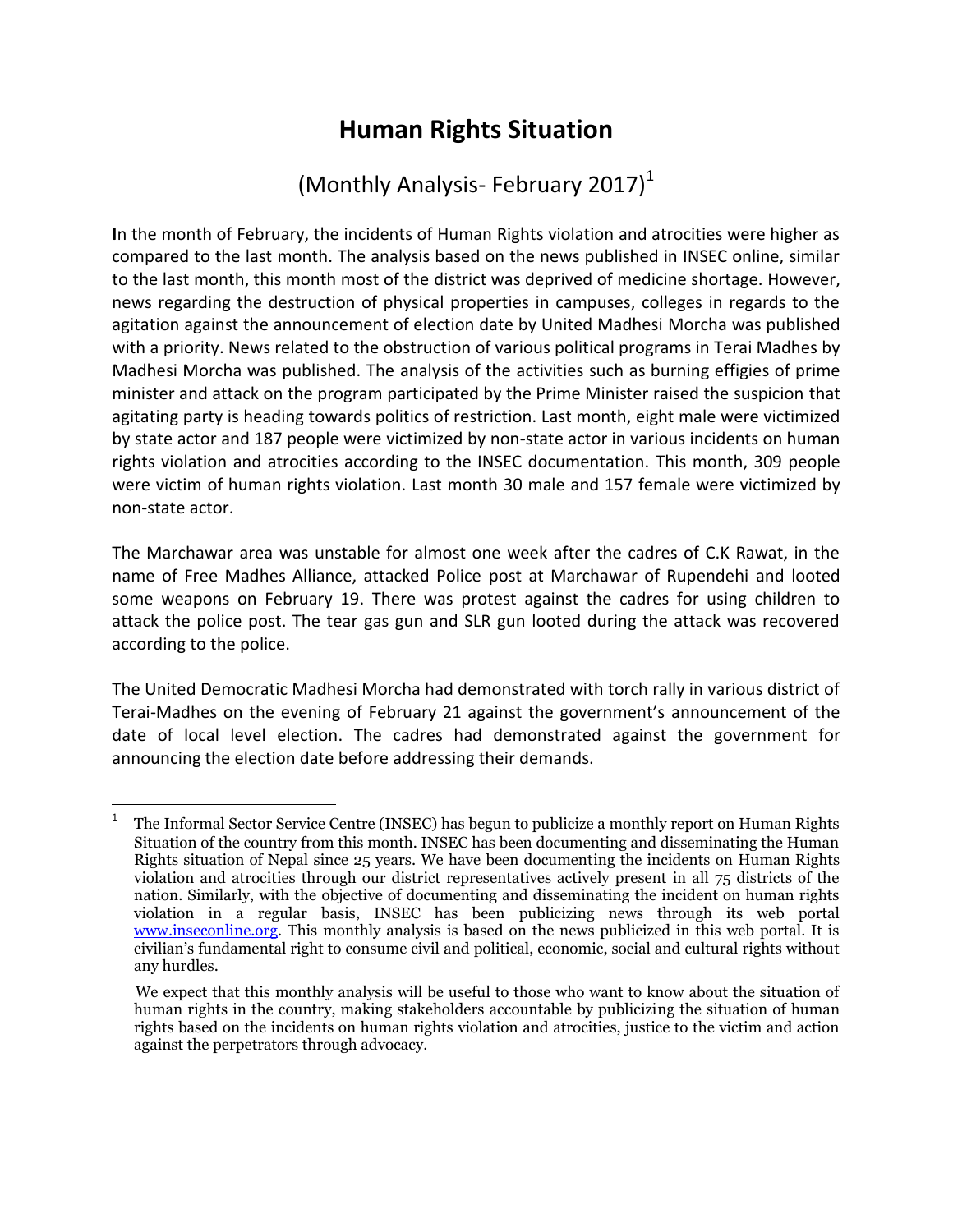The cadres of Madhesi Morcha had attempted to attack the house of CPN UML leader Raghu Bir Mahaseth on February 22 in Dhanusha, where former vice-prime minister and home minister Bam Dev Gautam was residing. INSEC published the news that former treasurer of FNJ and chairperson of District Level Human Rights Network was abused during the clash. The cadres had hurled the stones in the house of leader Mahaseth.

At least three people were injured in a clash between police and United Democratic Madhesi Morcha (UDMM) cadres on February 26 at Gaur of Rautahat. The clash started after the cadres attempted to obstruct the program of CPN UML senior leader Madhav Kumar Nepal regarding the addressing of cadres assembly and party entering program. The cadres had burnt tires and obstructed the road since the morning.

CPN UML parliamentarian Purushottam Paudel of constituency number 6 of Bara was attempted to attack by the supporter of Maoist centre on February 28 during an interaction program regarding the progress report of construction of second international airport in Nijgadh. He was misbehaved by the cadres. He was attempted to attack while he was addressing the program from the stage.

During this period, INSEC online has published news regarding the killing of 37 years old Sher Bahadur Saud, chairperson of VDC level Human Rights Watch Group of Koteli VDC of Dadeldhura. Police arrested 24 years old Bhim Bahadur Bhul on February 19 on charge of his involvement in killing.

| Type Of Events               | By Non State |                |     |              | <b>By State</b> |                |     |                | Grand          |
|------------------------------|--------------|----------------|-----|--------------|-----------------|----------------|-----|----------------|----------------|
|                              | Male         | Female         | N/A | Total        | Male            | Female         | N/A | Total          | Total          |
| Abduction                    |              | 1              |     | 1            |                 |                |     |                | 1              |
| arrest                       |              |                |     |              |                 |                | 48  | 48             | 48             |
| <b>Beating</b>               | 15           |                |     | 15           | 15              | $\overline{2}$ |     | 17             | 32             |
| <b>Child Rights</b>          | 1            | 28             | 15  | 44           |                 |                |     |                | 44             |
| Destruction                  |              |                | 8   | 8            |                 |                |     |                | 8              |
| <b>Inhuman Behavior</b>      | $\mathbf{1}$ |                |     | 1            | $\overline{2}$  |                |     | $\overline{2}$ | 3              |
| Injured                      | 1            |                |     | 1            | 1               |                |     | 1              | $\overline{2}$ |
| Killing                      | 4            | 12             |     | 16           | $\mathbf{1}$    | $\mathbf{1}$   |     | $\overline{2}$ | 18             |
| <b>Racial Discrimination</b> | 2            | $\overline{2}$ |     | 4            |                 |                |     |                | 4              |
| Threat                       | 1            |                |     | $\mathbf{1}$ |                 |                |     |                | 1              |
| <b>Women Rights</b>          |              | 148            |     | 148          |                 |                |     |                | 148            |
| Total                        | 25           | 191            | 23  | 239          | 19              | 3              | 48  | 70             | 309            |

According to the INSE documentation, in the month of February, 309 people were victims of human rights violation. Among which, 70 were by state and 239 by non-state actor. In February, 48 incidents of arrest, 32 of beatings, two of inhumane behavior and two injuries by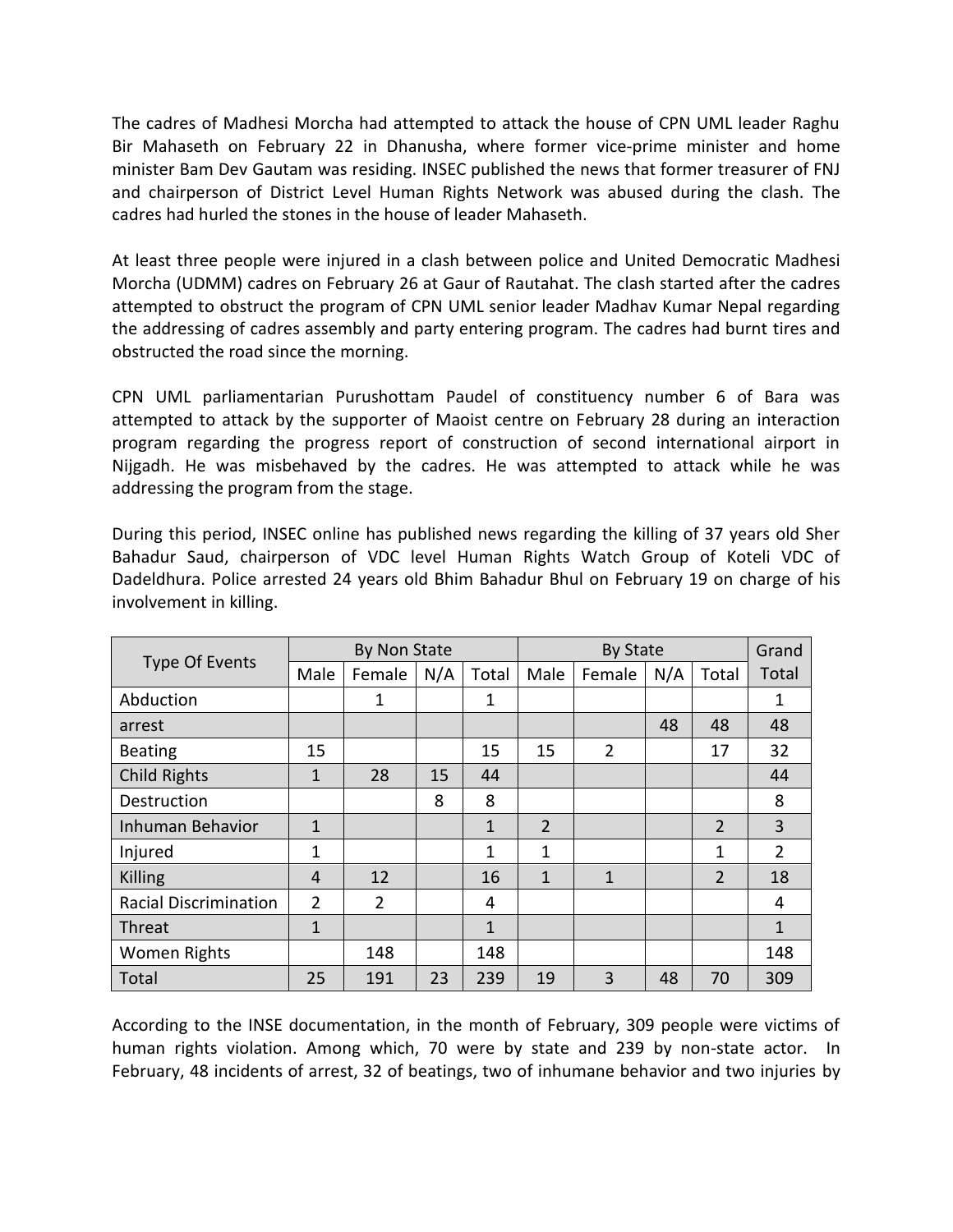state were documented by INSEC. Similarly, by non-state actor 25 male and 192 female were victimized. In an incident of beating by non-state actor, 15 people were victim.

This month, one boy and 28 girls were victims of child rights violation. Based on the news published on INSEC online, 10 girls were victim of rape and six of sexual abuses. In the month of February, 15 children were victims of child labors, one boy and girl were victim in corporal punishment in school. In child marriage, six girls were victim and five were victims of trafficking.

| <b>Child Rights</b>        |              |        |     |                |  |  |  |
|----------------------------|--------------|--------|-----|----------------|--|--|--|
| Type of Events             | By Non State |        |     |                |  |  |  |
|                            | Male         | Female | N/A | Total          |  |  |  |
| Child Labor                |              |        | 15  | 15             |  |  |  |
| <b>Child Marriage</b>      |              | 6      |     | 6              |  |  |  |
| <b>Child Trafficking</b>   |              | 5      |     | 5              |  |  |  |
| <b>Corporal Punishment</b> | 1            | 1      |     | $\overline{2}$ |  |  |  |
| Rape                       |              | 10     |     | 10             |  |  |  |
| <b>Sexual Abuse</b>        |              | 6      |     | 6              |  |  |  |
| Total                      |              | 28     | 15  | 44             |  |  |  |

Similarly, in the incident of women rights violation and atrocities 148 women were victims. Among the documented incidents, 113 people were victims of domestic violence; three were victims of witchcraft allegation, 11 of rape, one of attempted rape, 17 of women trafficking and 11 of polygamy. This month, three male and eight female were killed by the family members. Among which, five were killed by beating, two be setting fire, three by using Sharpe weapon and one was strangulated.

| <b>Women Rights</b>       |              |       |  |  |  |
|---------------------------|--------------|-------|--|--|--|
| Type of Events            | By Non State |       |  |  |  |
|                           | Female       | Total |  |  |  |
| Domestic violence         | 113          | 113   |  |  |  |
| For Practicing Witchcraft | 3            | 3     |  |  |  |
| Polygamy                  | 3            | 3     |  |  |  |
| Rape                      | 11           | 11    |  |  |  |
| Rape attempt              | 1            | 1     |  |  |  |
| <b>Women Trafficking</b>  | 17           | 17    |  |  |  |
| Total                     | 148          | 148   |  |  |  |

Police arrested 26 years old husband Rajendra Khatiya from Nepal-India border of Janunaha check post on February 1 while he was absconding after killing his wife Anisha Khatiya, 22 of Nepalgunj Sub-metropolis after setting her fire. She was set on fire by the accused in a